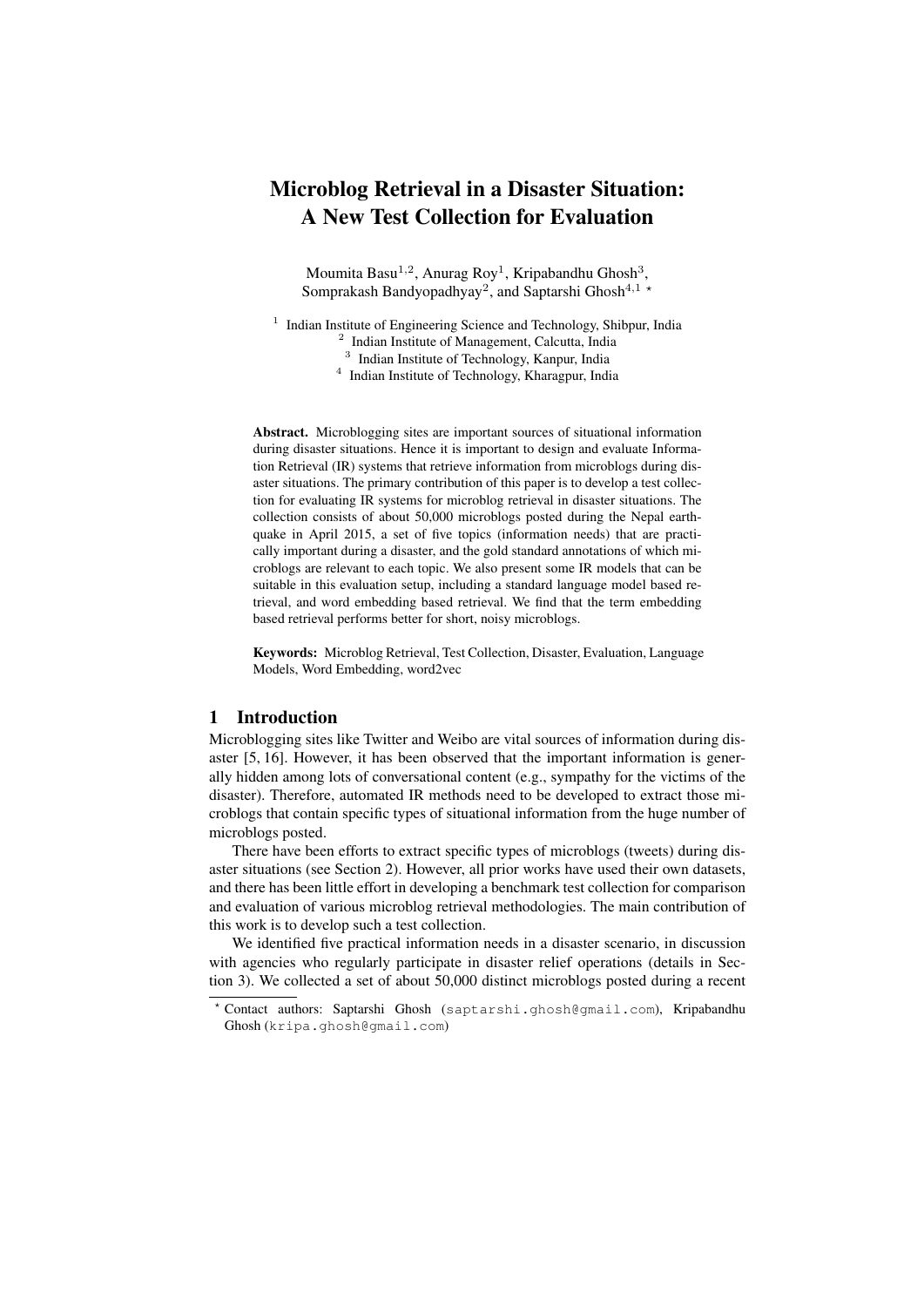disaster event – the Nepal earthquake in April 2015 – and following the Cranfield approach [2], employed human annotators to identify microblogs relevant to the said information needs (i.e., to develop the gold standard). Thus, the developed test collection can be used to calibrate microblog retrieval methodologies for addressing some practical information needs in a disaster scenario.

We also explore the use of two retrieval models (detailed in Section 4) on the developed dataset  $-$  (i) a standard language model, as implemented in the Indri IR system [12], and (ii) a word embedding based retrieval model (using word2vec [8]). We observe that word embedding based retrieval performs significantly better than the standard language model retrieval (Section 5). This superior performance of word embedding is primarily due to *context matching* between the query and the document (microblog), as opposed to keyword matching. The former is especially important for microblog retrieval due to the short, noisy nature of microblogs. We also compare between two strategies for query expansion via pseudo relevance feedback – the standard Rocchio expansion, and an expansion strategy based on word embeddings – and find that the two approaches perform comparably (with Rocchio performing slightly better).

To summarize, the present work has two contributions. First, we develop a test collection for evaluating microblog retrieval methodologies in the context of a disaster situation. Second, we establish that word embedding based retrieval is a promising approach for dealing with the short, noisy nature of microblogs.

## 2 Related Work

Developing test collections for evaluating IR strategies: The Text REtrieval Conference (TREC – http://trec.nist.gov/) was perhaps the first endeavor to present testbeds for standard evaluation of IR systems. They advocated the Cranfield style [2] which states that an IR test collection should comprise three components – (1) Text representations of information needs, called *topics*, (2) A static set of documents, and (3) Relevance status of the documents with respect to a query, called *relevance assessments*. We also adopt this style while preparing our dataset.

The TREC Microblog Track [6] focuses on the evaluation of microblog retrieval strategies in general. In contrast, in this paper, we look to evaluate IR systems on a test collection designed specifically for microblog retrieval in a real-life disaster situation.

Prior work on microblogs posted during disasters: There has been lot of recent interest in addressing various challenges on microblogs posted during disaster events, such as classification, summarization, event detection, and so on [5]. Some datasets of social media posts during disasters have also been developed [3], but they are primarily meant for evaluating methodologies for classification among different types of posts (and not for retrieval methodologies).

Few methodologies for retrieving specific types of microblogs have also been proposed, such as tweets asking for help, and tweets reporting infrastructure damage [1,15]. However, all such studies have used different datasets. To our knowledge, there is no standard test collection for evaluating strategies for microblog retrieval in a disaster scenario; this work attempts to develop such a test collection.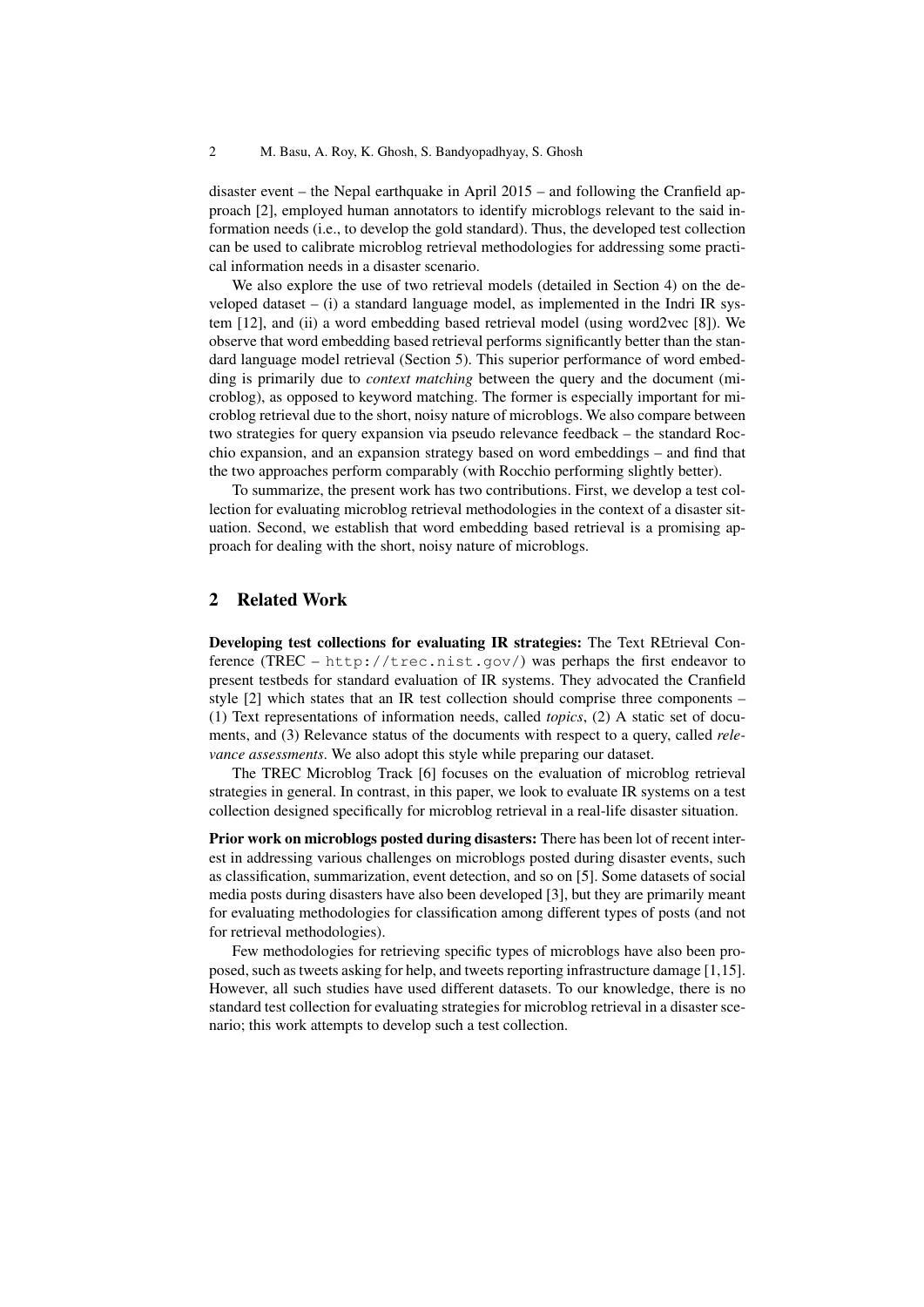## 3 Developing the test collection

As stated earlier, our objective is to develop a test collection for microblog retrieval methodologies that can help agencies responding to a disaster situation. In this section, we describe how the test collection is developed.

#### 3.1 Topics for retrieval

We consulted members of two  $NGOs<sup>5</sup>$  who regularly engage in post-disaster relief operations to know some of the typical information requirements during a disaster relief operation. Based on our discussions, we identified five critical topics (information needs) on which information needs to be retrieved, for efficient running of the relief operations. Table 1 states the five topics, in the format used traditionally for TREC topics. Each topic contains an identifier  $(num)$ , and three fields (*title, desc,* and  $narr$ ) describing the type of documents (microblogs) to be deemed relevant to the topic.<sup>6</sup>

Note that topic T3 (availability of medical resources) is intended to be a specific subset of topic T1 (availability of all resources). Similarly, topic T4 (requirement of medical resources) is intended to be a subset of topic T2 (requirement of all resources).

## 3.2 Tweet dataset

We considered a recent disaster event – the earthquake in Nepal on  $25^{th}$  April 2015.<sup>7</sup> We collected tweets related to this event, through the Twitter Search API [14], using the keyword 'nepal'. In total, we collected 100K English tweets (as identified by Twitter's own language detection mechanism) posted during the couple of weeks after the earthquake.

It has been observed that multiple users on Twitter often re-post (retweet) the same information, possibly in slightly different language, leading to duplicate and near-duplicate tweets [13]. Duplicate documents are not desired in test collections for IR evaluation, as they can lead to over-estimation of the performance of IR methodologies, and also create information overload for human annotators (for developing the gold standard) [6]. Therefore, we removed duplicates / near-duplicates as follows.

We converted every tweet to a bag of words (after removing English stopwords and URLs), and the Jaccard similarity between the two bags (of words) was computed as the similarity between the two tweets. The tweets were considered in the chronological order in which they were posted, and each tweet was compared to the chronologically earlier tweets. If the similarity between two tweets was computed to be higher than a threshold value (chosen as 0.7), only the longer tweet was kept, assuming that the longer tweet will be the more informative one. After removing duplicates and near-duplicates, we got a set of *50,068 tweets*, which formed the test collection.

 $5$  Doctors For You (doctorsforyou.org) and SPADE (www.spadeindia.org)

<sup>6</sup> These topics have also been used in the FIRE 2016 track on Information Extraction from Microblogs Posted during Disasters [4].

<sup>7</sup> https://en.wikipedia.org/wiki/April\_2015\_Nepal\_earthquake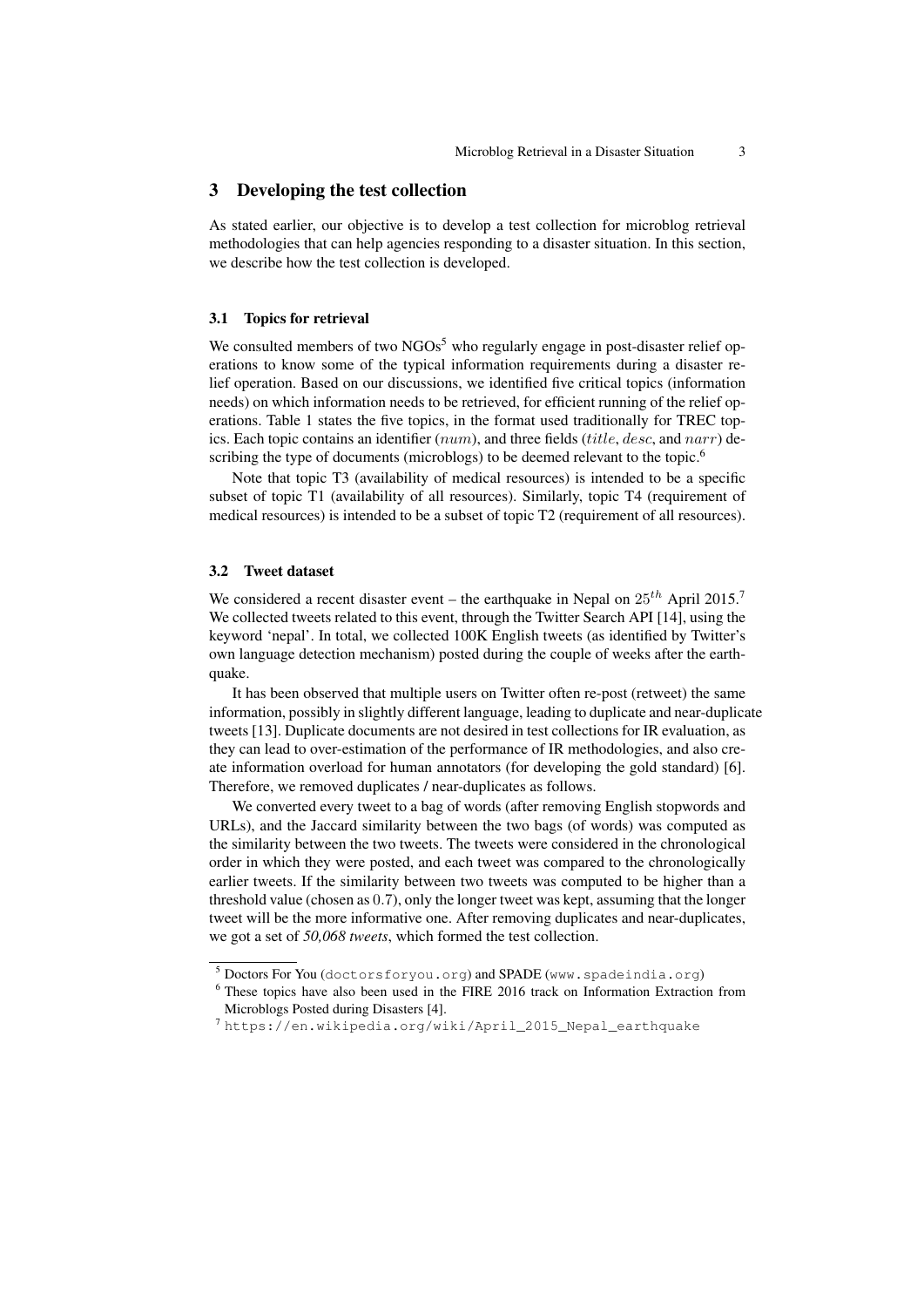## Table 1. Five topics portraying some critical information needs of agencies responding to disasters. Each topic is written in the format conventionally used in TREC tracks. These topics have also been used in the FIRE 2016 track on Information Extraction from Microblogs Posted during Disasters [4].

| $\langle$ num $\rangle$ Number: T1 $\langle$ title $\rangle$ What resources were available                                       |  |
|----------------------------------------------------------------------------------------------------------------------------------|--|
| $\langle$ desc $\rangle$ Identify the messages which describe the availability of some resources.                                |  |
| <narr> A relevant message must mention the availability of some resource like food, drinking water, shelter, clothes,</narr>     |  |
| blankets, human resources like volunteers, resources to build or support infrastructure, like tents, water filter, power supply  |  |
| and so on. Messages informing the availability of transport vehicles for assisting the resource distribution process would       |  |
| also be relevant. However, generalized statements without reference to any resource or messages asking for donation of           |  |
| money would not be relevant.                                                                                                     |  |
| $\langle$ num $\rangle$ Number: T2 $\langle$ title $\rangle$ What resources were required                                        |  |
| <desc> Identify the messages which describe the requirement or need of some resources.</desc>                                    |  |
| <narr> A relevant message must mention the requirement / need of some resource like food, water, shelter, clothes,</narr>        |  |
| blankets, human resources like volunteers, resources to build or support infrastructure like tents, water filter, power supply,  |  |
| and so on. A message informing the requirement of transport vehicles assisting resource distribution process would also be       |  |
| relevant. However, generalized statements without reference to any particular resource, or messages asking for donation          |  |
| of money would not be relevant.                                                                                                  |  |
| $\langle$ num $\rangle$ Number: T3 $\langle$ title $\rangle$ What medical resources were available                               |  |
| $\langle$ desc $\rangle$ Identify the messages which give information about availability of medicines & other medical resources. |  |
| <narr> A relevant message must mention the availability of some medical resource like medicines, medical equipments,</narr>      |  |
| blood, supplementary food items (e.g., milk for infants), human resources like doctors/staff and resources to build or sup-      |  |
| port medical infrastructure like tents, water filter, power supply, ambulance, etc. Generalized statements without reference     |  |
| to medical resources would not be relevant.                                                                                      |  |
| $\langle$ num $\rangle$ Number: T4 $\langle$ title $\rangle$ What medical resources were required                                |  |
| <desc> Identify the messages which describe the requirement of some medicine or other medical resources.</desc>                  |  |
| <narr> A relevant message must mention the requirement of some medical resource like medicines, medical equipments,</narr>       |  |
| supplementary food items, blood, human resources like doctors/staff and resources to build or support medical infrastruc-        |  |
| ture like tents, water filter, power supply, ambulance, etc. Generalized statements without reference to medical resources       |  |
| would not be relevant.                                                                                                           |  |
| $\langle$ num $\rangle$ Number: T5 $\langle$ title $\rangle$ What infrastructure damage and restoration were being reported      |  |
| <desc> Identify the messages which contain information related to infrastructure damage or restoration.</desc>                   |  |
| <narr> A relevant message must mention the damage or restoration of some specific infrastructure resources, such as</narr>       |  |
| structures (e.g., dams, houses, mobile tower), communication infrastructure (e.g., roads, runways, railway), electricity,        |  |
| mobile / Internet connectivity, etc. General statements without reference to infrastructure resources would not be relevant.     |  |

#### 3.3 Developing gold standard for retrieval

We used three human annotators to develop the gold standard, each of whom is proficient in English and is a frequent user of Twitter, but none of whom is an author of this paper. Each annotator was given the set of tweets, and asked to identify all tweets relevant to each of the five topics. The tweets were indexed using the Indri IR system [12], which enabled the annotators to identify the tweets containing certain terms.

The gold standard was developed in two stages. In the *first stage*, each annotator identified relevant tweets *independently*, i.e., without consulting the other annotators. After the first phase, it was observed that, different annotators had judged quite different sets of tweets to be relevant to the same topic. This can be ascribed to the fact that different search-terms / queries were used by different annotators to retrieve tweets for the same topic. So, in the *second stage*, for a particular topic, all tweets that were judged relevant by at least one annotator were considered. The final set of tweets relevant to a topic was decided through mutual agreement among all three annotators.

The final gold standard contains the following number of tweets judged relevant to the five topics – T1: 589, T2: 301, T3: 334, T4: 112, T5: 254. Table 2 shows some examples of tweets that were judged relevant to each topic.

Note from Table 2 that keywords that are intuitively important for a particular topic are often *not* included in tweets that are relevant to the topic. For instance, many tweets relevant to topic T1 do *not* contain the term 'available' (or any of its morphological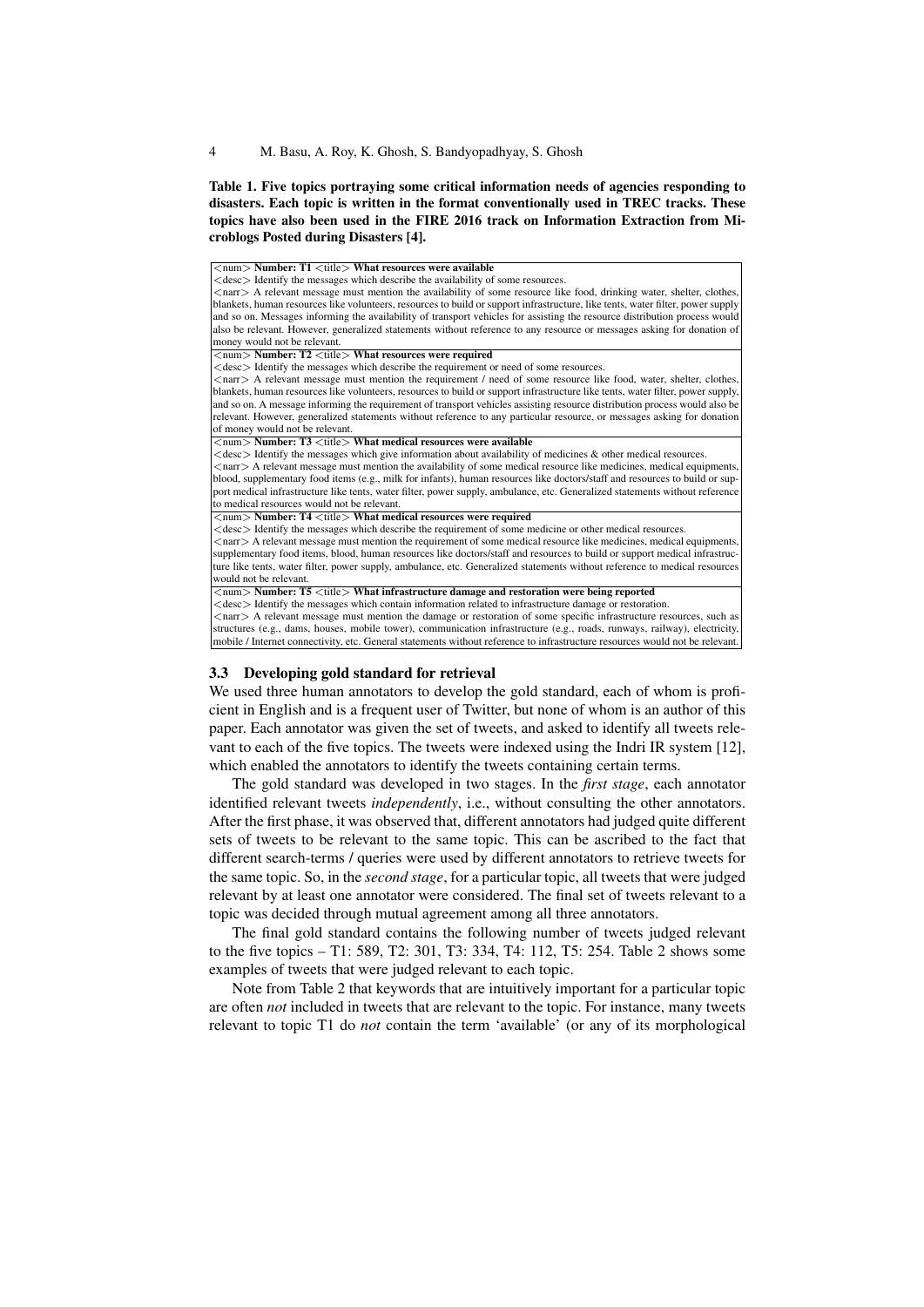| Topic T1: What resources were available                                                                               |
|-----------------------------------------------------------------------------------------------------------------------|
| Indian railway send one lakh of water bottle to Nepal it will reach today night.                                      |
| Hospital, Fire Brigade and Blood Banks #Nepal Eye Hospital 4250691 Tilganga Eye Hospital 4423684 #earthquake          |
| If O+ve Blood is needed around Ilam, I am ready just mention. #NepalEarthquake                                        |
| Topic T2: What resources were required                                                                                |
| @nytimes plz send medicine and food packets to nepal if possible. #NepalEarthquake                                    |
| Body bags, Tents, water, medicine, pain killers urgently needed in #earthquake stricken #Nepal                        |
| Nearly 1 million children require urgent humanitarian assistance after Nepal earthquake                               |
| Topic T3: What medical resources were available                                                                       |
| Medicare National Hospital - Ambulance 4467067 Nepal Orthopaedic Hospital 4493725                                     |
| #India to setup Field Hospital in #Nepal by tomorrow morning to provide medical facilities #NepalEarthquake           |
| Dr. Madhur Basnet leading medical team going to remote villages of Gorkha dist which was epicenter of earthquake. His |
| cell: [number]                                                                                                        |
| Topic T4: What medical resources were required                                                                        |
| There is shortage of Blood as well as oxygen cylindersNepal is in huge crisis.                                        |
| List of meds needed in #nepal at Bir Hospital [url]                                                                   |
| #Nepal #Earthquake Victims require #Orthopedic, Neuros, Anaesthetists & Paramedics. Plz volunteer.                    |
| Topic T5: What infrastructure damage and restoration were being reported                                              |
| Kathmandu-Lamjung road cut off after earthquake. Follow live updates here: [url]                                      |
| Historic Dharahara Tower in #Kathmandu, has collapsed #earthquake #Strength to the people affected.                   |
| Building Collapsed along with fallen electric pole in Golmadhi, Bhaktapur-7 [url]                                     |
|                                                                                                                       |

variants), and many of the tweets relevant to topic T5 do *not* contain terms like 'damage' or 'restore'. Hence, for a given topic, while retrieving some tweets might be relatively straightforward, many of the other tweets are more challenging to retrieve.

Note that our method for building the gold standard is different from the conventional pooling approach [11] that is used in TREC tracks, where some top-ranked documents retrieved by different systems, for a query, are pooled, and then only the documents appearing in the pool are considered for annotation. We believe that our approach, where the annotators had an opportunity to identify relevant tweets *from the whole collection* as opposed to a comparatively smaller pool, is likely to result in a more complete gold standard which is independent of the performance of the different competing IR methodologies. Hence, the developed gold standard can be utilized to estimate Recall of different methodologies.

#### 3.4 The final test collection

The test collection developed as described above contains the 50,068 tweets, the five topics (information needs) and the gold standard specifying which tweets are relevant to each topic. The collection can be obtained via email from the contact authors.

## 4 Retrieval Methods

Now we describe some IR methodologies for retrieving microblogs relevant to the topics, and explore the empirical utility of the methodologies in contrast to each other, as tested on our dataset.

For a given topic, we consider three stages in the retrieval  $-$  (i) generating a query from the topic, (ii) retrieving and ranking microblogs with respect to the query, and (iii) expanding the query, and subsequently retrieving and ranking microblogs with respect to the expanded query.

We compare between two approaches for retrieving microblogs – (i) a baseline approach, using traditional IR techniques such as language model-based ranking (as implemented in the Indri system [12]) and Rocchio pseudo-relevance query expansion [7],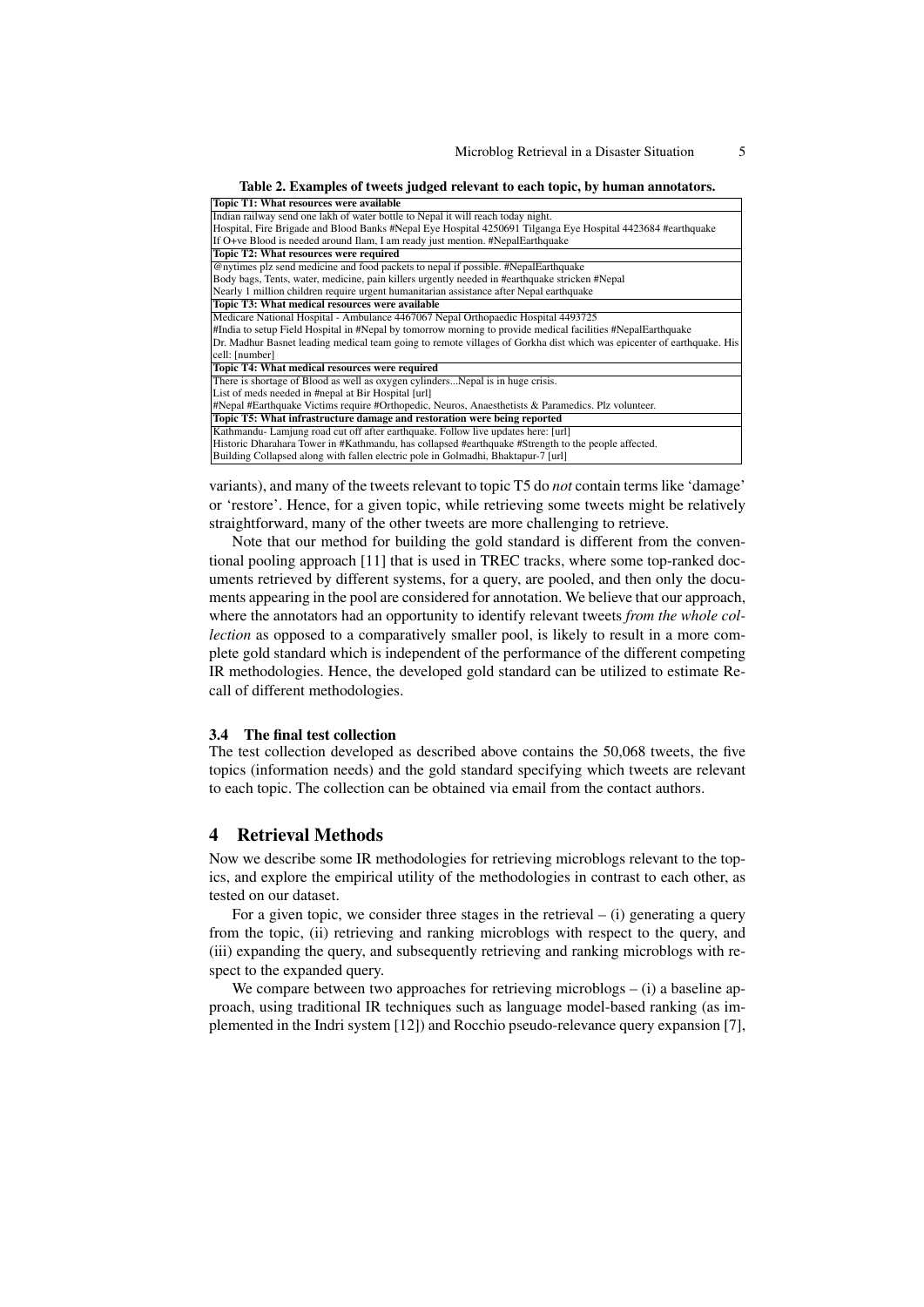6 M. Basu, A. Roy, K. Ghosh, S. Bandyopadhyay, S. Ghosh

Table 3. Manually and automatically generated queries for the five topics. Each query is a set of unigrams selected from the text of the topics, and then stemmed. The terms in each query are written in alphabetical order.

| <b>Manually generated query</b>                                                                                                            | <b>Automatically generated query</b>                   |  |  |  |  |  |
|--------------------------------------------------------------------------------------------------------------------------------------------|--------------------------------------------------------|--|--|--|--|--|
| T1: What resources were available                                                                                                          |                                                        |  |  |  |  |  |
| avail, blanket, cloth, distribut, filter, food, human, power, shelter,   avail, blanket, cloth, distribut, drink, process, shelter, trans- |                                                        |  |  |  |  |  |
| tent, transport, vehicl, volunt, water                                                                                                     | port, vehicl, volunt                                   |  |  |  |  |  |
| T2: What resources were required                                                                                                           |                                                        |  |  |  |  |  |
| blanket, cloth, filter, food, human, need, power, requir, shelter, blanket, cloth, distribut, need, process, requir, shelter, trans-       |                                                        |  |  |  |  |  |
| tent, transport, vehicl, volunt, water                                                                                                     | port, vehicl, volunt                                   |  |  |  |  |  |
| <b>T3: What medical resources were available</b>                                                                                           |                                                        |  |  |  |  |  |
| ambul, avail, blood, doctor, equip, food, human, infant, item,   ambul, avail, blood, doctor, equip, infant, item, medic,                  |                                                        |  |  |  |  |  |
| medic, medicin, milk, staff                                                                                                                | medicin, milk, staff, supplementari                    |  |  |  |  |  |
| T4: What medical resources were required                                                                                                   |                                                        |  |  |  |  |  |
| ambul, blood, doctor, equip, filter, medicin, need, requir, staff, ambul, blood, doctor, equip, item, medic, medicin, requir,              |                                                        |  |  |  |  |  |
| tent, water                                                                                                                                | staff, supplementari                                   |  |  |  |  |  |
| T5: What infrastructure damage and restoration were being reported                                                                         |                                                        |  |  |  |  |  |
| connect, dam, damag, electr, hous, internet, mobil, mobile, rail-  commun, connect, dam, damag, electr, hous, internet, mobil,             |                                                        |  |  |  |  |  |
| wai, restor, road, runwai, tower                                                                                                           | railwai, restor, road, runwai, specif, structur, tower |  |  |  |  |  |
|                                                                                                                                            |                                                        |  |  |  |  |  |

and (ii) a proposed approach which utilizes vector embedding of terms (word2vec [8]) for both ranking and query expansion.

#### 4.1 Query generation from the topics

For a given topic, we consider the query to be a set of terms (unigrams) extracted from the text of the topic (stated in Table 1). We consider two approaches for extracting terms from the topic text.

Manual query generation: A human (an author of this paper) selected specific terms from the text of the topic, which are intuitively important and likely to be present in tweets relevant to the topic. Note that the annotators who prepared the gold standard were *not* consulted during the query generation process.

Automatic query generation: In this approach, terms are extracted automatically from the narrative part of the topics. Standard English stopwords are ignored, and terms which appear in the narrative of at least four out of the five topics (e.g., 'message', 'mention') are ignored. Additionally, the last sentence of the narrative, which mentions what type of tweets would *not* be relevant, is ignored. Next, an English part-of-speech tagger<sup>8</sup> is applied on the rest of the narrative text, and *nouns*, *verbs*, and *adjectives* (terms which are tagged as 'NN', 'VB', and 'JJ' by a POS tagger) are extracted.

For both the query generation methods, the selected terms are stemmed using the standard Porter stemmer, and the query is considered as a bag of the stemmed terms. Table 3 shows the manually generated and automatically generated queries (showing the terms obtained after stemming) for the five topics.

## 4.2 Microblog retrieval and ranking

We now describe two methodologies of retrieving microblogs for a given query. For both methodologies, the tweets are pre-processed by removing standard English stopwords, URLs and punctuation symbols, and all terms whose frequency in the entire

<sup>&</sup>lt;sup>8</sup> The POS tagger included in the Python Natural Language Toolkit was used.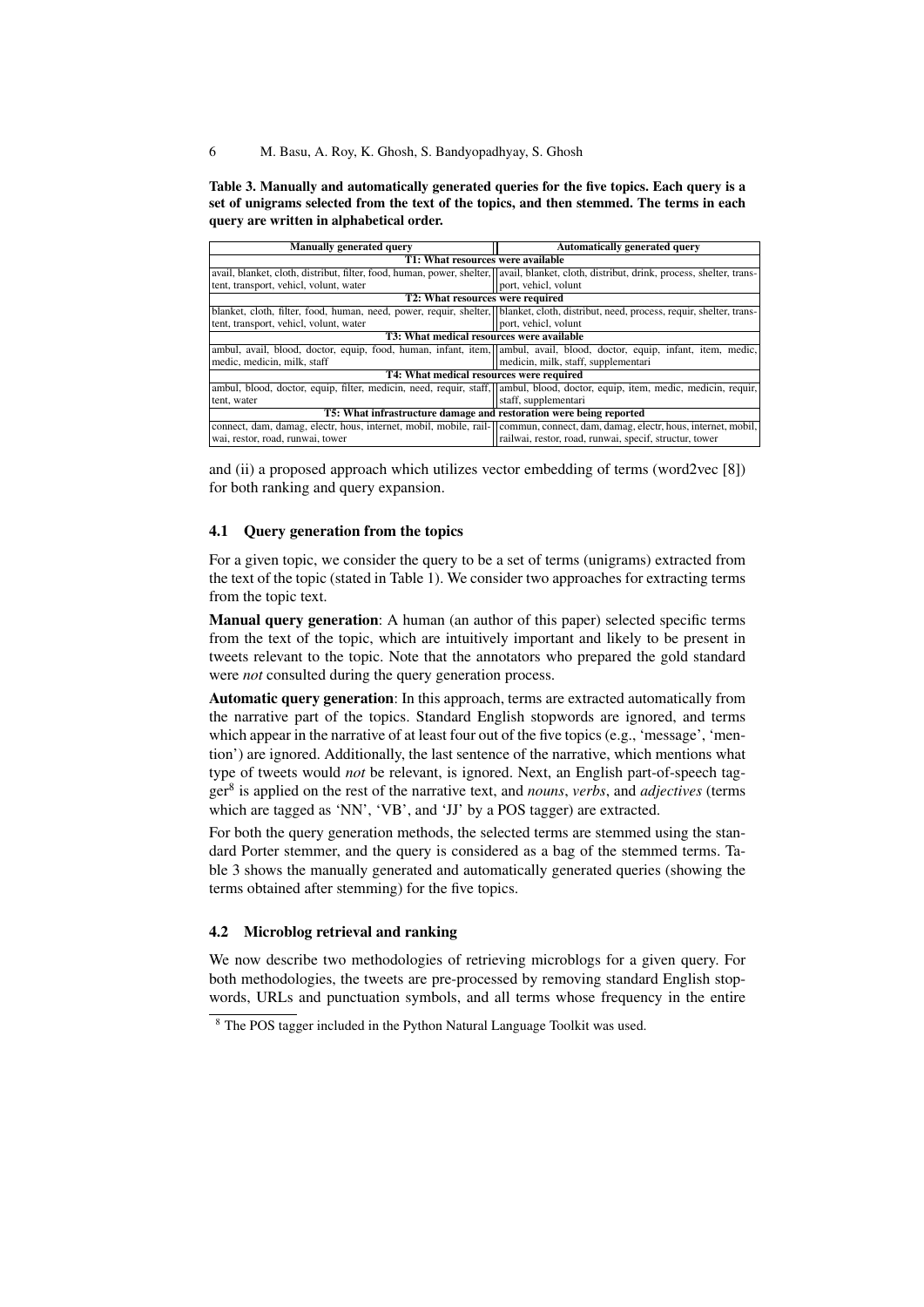corpus is less than 5. The remaining terms are then stemmed using the standard Porter stemmer. Thus, each tweet is considered as a bag / set of terms (stemmed).

Retrieving microblogs using language modeling: We use the well-known Indri IR system [12], which implements a language modeling based retrieval model [9] as the baseline. All the tweets (after stopword removal and stemming) were indexed using Indri, and the query was used to retrieve and rank tweets using the default retrieval model of Indri.

Retrieving microblogs using word embeddings: We employ a word2vec [8] based retrieval model that is suitable for short documents like tweets.<sup>9</sup> We first trained word2vec over the pre-processed set of tweets. Specifically, the continuous bag of words model is used, along with Hierarchical softmax, and the following parameter values – Vector size: 2000, Context size: 5, Learning rate: 0.05. The word2vec model gives a vector (of dimension 2000, as decided by the parameters) for each term in the corpus, which we refer to as *term-vectors*.

The word2vec term-vector for a particular term is expected to capture the context in which the term has been used in the corpus. The term-vectors are additive, i.e., they can be added to capture the combined context of multiple terms [8]. Hence, for a given query, we derive a *query-vector* by summing the term-vectors of all terms in the query. Similarly, for each (pre-processed) tweet, we compute a *tweet-vector* by summing the term-vectors of all terms in the tweet. We expect the query-vectors and the tweet-vectors to capture the collective context of all the terms in the queries or the tweets.

For retrieving tweets for a given query, we compute the cosine similarity between the corresponding query-vector and each tweet-vector, and rank the tweets in decreasing order of the cosine similarity.

#### 4.3 Query expansion

For query expansion, we consider two approaches for *pseudo (or blind) relevance feedback* [7] – (i) Rocchio expansion [7], and (ii) a method based on word2vec, as described below. For both approaches, we consider the 10 top-ranked tweets retrieved by the original query, and select  $p = 5$  terms from these 10 top-ranked tweets to expand the query. **Rocchio expansion:** We compute  $f \times \text{id} f$  Rocchio scores for each distinct term in the 10 top-ranked tweets retrieved by the original query, and the top  $p$  terms in decreasing order of Rocchio scores are used to expand the query.

Expansion using word2vec: After retrieving tweets relevant to the initial query, we identify a set of terms (within the 10 top-ranked tweets) that are most related to the context of the query, and use these terms to expand the query. As stated earlier, the query-vector is expected to capture the overall context of a query. Hence, we compute the cosine similarity of the query-vector with the term-vector of every distinct term in the top-ranked tweets, and select the  $p$  terms having the highest cosine similarity values.

We observed that the two query expansion strategies identify mostly different expansion terms for the same initial query and the same ranking model (details omitted

<sup>&</sup>lt;sup>9</sup> The Gensim implementation for word2vec was used - https://radimrehurek.com/ gensim/models/word2vec.html.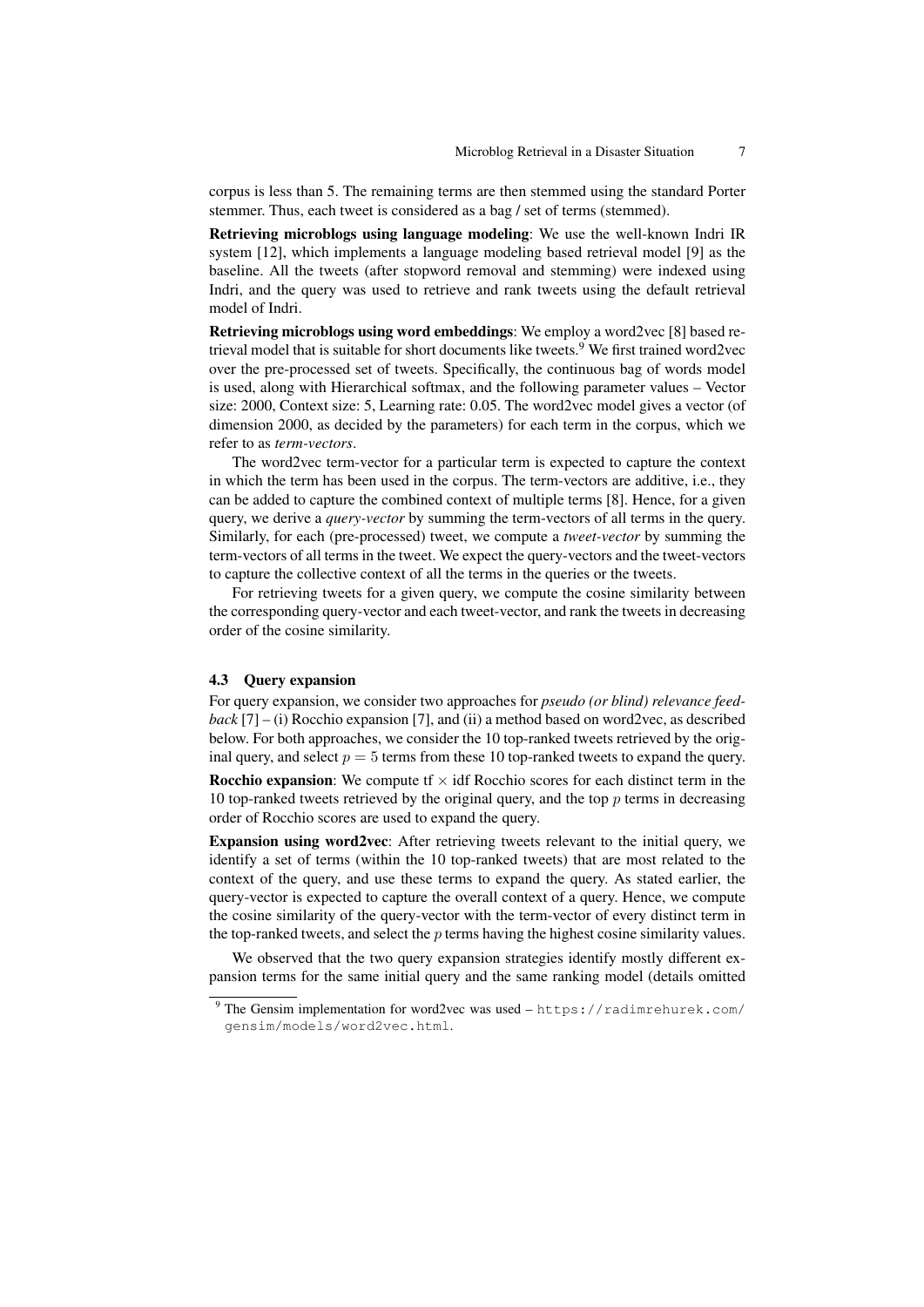Table 4. Retrieval performance with initial queries (manual and automatic) and two ranking models – language model of Indri and word2vec-based model. The values for the performance measures have been averaged over the five topics. The performances by word2vec are statistically significantly better ( $p < 0.05$ ) than that of Indri for both types of queries.

| Query                                          | Ranking                                                                                              |     | Prec   Recall   MAP                          | <b>MAP</b>          |
|------------------------------------------------|------------------------------------------------------------------------------------------------------|-----|----------------------------------------------|---------------------|
| type                                           | <b>Model</b>                                                                                         | @20 |                                              | @1000 @1000 Overall |
| Manual                                         | Indri                                                                                                |     | $0.3900 \mid 0.5635 \mid 0.1285 \mid 0.1639$ |                     |
| Manual                                         | $\sqrt{\text{word2vec}\left[0.6700\right]\left[0.6197\right]\left[0.2343\right]\left[0.2788\right]}$ |     |                                              |                     |
| Automatic Indri                                |                                                                                                      |     | 0.300000.435700.08910.1149                   |                     |
| Automatic word2vec 0.4600 0.5591 0.1785 0.2242 |                                                                                                      |     |                                              |                     |

for brevity). The results of microblog retrieval using the different initial queries, ranking strategies, and query expansion strategies are reported in the next section.

## 5 Experimental results

This section discusses the performance of the IR methodologies described in the previous section. We consider the following measures to evaluate the performance of an IR methodology – (i) *Precision at 20* (Prec@20), (ii) *Recall at 1000* (Recall@1000), (iii) *Mean Average Precision at 1000* (MAP@1000), and (iv) *Overall MAP* considering the full retrieved ranked list.

## 5.1 Retrieval for initial queries

Table 4 compares the performance of the two ranking models – the language modelbased ranking of Indri, and the word2vec-based ranking – for the two types of queries (manually generated and automatically generated). The values reported are averaged over all the five topics. For both types of queries, the word2vec-based model performs statistically significantly better than the baseline Indri model, at 95% confidence level (*p*-value  $\lt$  0.05) by Wilcoxon signed-rank test [10]. In fact, even when the retrieval performances for individual topics are considered, the word2vec model out-performs the Indri model by a considerable margin for most of the topics.

Explaining the better retrieval by word2vec: There are two important factors that lead to the superiority of the word2vec retrieval model over the Indri model. *First*, the Indri model could *not* distinguish well between tweets which inform about requirements (topics T2 and T4), and tweets which inform about availability of resources (topics T1 and T3). Both these classes of tweets use similar terms (like 'food', 'water', 'blood'), and we speculate that language modeling based approaches (as used by Indri) fail to distinguish between the two classes. Whereas, the word2vec model captures the overall context of a tweet, and hence could better distinguish between need and availability tweets. *Second*, we observe that a significant fraction of the microblogs relevant to a topic do *not* contain any of the terms in the corresponding query. The word2-vec based model could identify such tweets much better than the Indri model.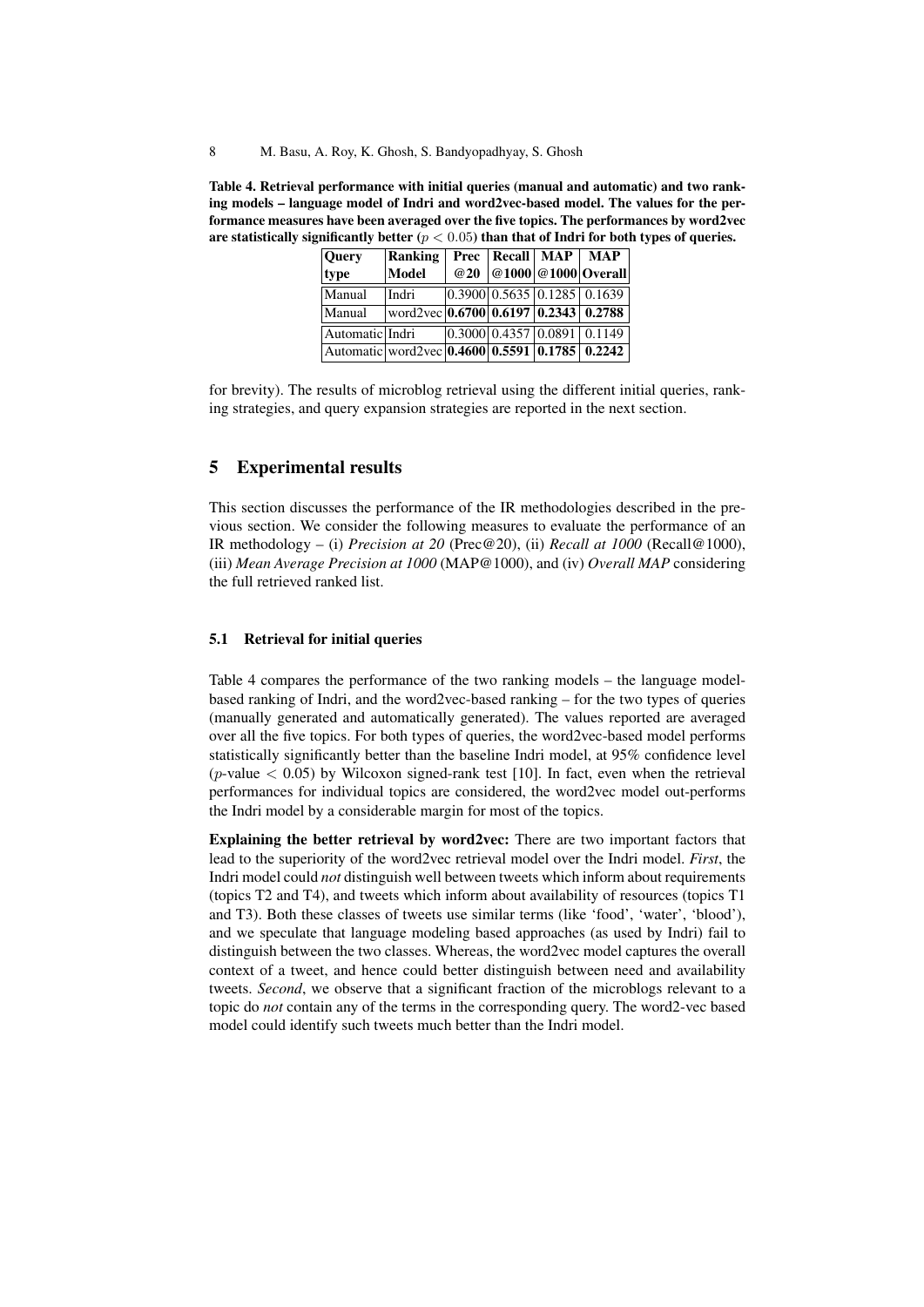| <b>Query</b>                   | <b>Ranking</b>   | <b>Ouery</b>                      | Prec            | <b>Recall</b>            | <b>MAP</b> | <b>MAP</b>          |
|--------------------------------|------------------|-----------------------------------|-----------------|--------------------------|------------|---------------------|
| type                           | Model            | <b>Expansion</b>                  | <b>@20</b>      |                          |            | @1000 @1000 Overall |
| Manual                         | Indri            | No expansion 0.3900 0.5635 0.1285 |                 |                          |            | 0.1639              |
| Manual                         | Indri            | Rocchio                           |                 | 0.350010.553210.1233     |            | 0.1598              |
| Manual                         | Indri            | word2vec                          |                 | 0.3900   0.5518   0.1193 |            | 0.1591              |
| Manual                         |                  | word2vec $\vert$ No expansion     |                 | [0.6700] 0.6197] 0.2343  |            | 0.2788              |
| Manual                         | word2vec Rocchio |                                   |                 | 0.6500   0.6281   0.2441 |            | 0.2873              |
| Manual                         |                  | word2vec word2vec                 |                 | 0.6400   0.6080   0.2242 |            | 0.2689              |
| Automatic Indri                |                  | No expansion 0.3000 0.4357 0.0891 |                 |                          |            | 0.1149              |
| Automatic Indri                |                  | Rocchio                           |                 | 0.2800   0.4349   0.0842 |            | 0.1088              |
| Automatic Indri                |                  | word2vec                          | 0.2700   0.4871 |                          | 0.1006     | 0.1273              |
|                                |                  | Automatic word2vec No expansion   | 0.4600   0.5591 |                          | 0.1785     | 0.2242              |
| Automatic   word2vec   Rocchio |                  |                                   |                 | 0.500010.5680            | 0.1838     | 0.2300              |
| Automatic word2vec word2vec    |                  |                                   |                 | 0.4900(0.5482)           | 0.1792     | 0.2265              |

Table 5. Retrieval performance (averaged over the five topics) for queries expanded using two strategies – Rocchio and Word2Vec-based. For comparison, the performances with the initial queries (as was reported in Table 4) are also shown in the gray-colored rows.

#### 5.2 Retrieval for expanded queries

Finally, we compare the retrieval performance for the expanded queries, expanded either by the Rocchio strategy or by the word2vec-based strategy. Table 5 reports the retrieval performance for the different combinations, considering the two types of initial queries (manual / automatic), the two ranking models (Indri and word2vec) and the two query expansion strategies (Rocchio and word2vec). For easier comparison, the best performances obtained with the initial queries (as was reported in Table 4) are repeated in Table 5 (the gray-colored rows).

For the manually generated queries, the retrieval performance is better for the initial queries than for the expanded queries. This is possibly because the manually generated queries were verbose and already contained most of the relevant terms, which led to saturation, and further attempts of improvement by addition of more query-terms has resulted in query drift. In case of the automatic queries and the word2vec ranking model, the retrieval is better for the expanded queries than for the initial queries, thus demonstrating the utility of query expansion in finding relevant terms missing in the initial automatic queries.

We also see that, for a given query and ranking model, the Rocchio expansion strategy performs slightly better than the word2vec-based expansion strategy, though the differences are *not statistically significant* (p-value > 0.05). For both the automatic query and the manual query, the best retrieval is obtained by using the word2vec ranking model and Rocchio query expansion, as highlighted using boldface in Table 5.

# 6 Concluding Discussion

This work makes available to the community a novel test collection for evaluating microblog retrieval strategies for practical information needs in a disaster situation. Our experiments also demonstrate the value of context-based matching over keyword-based